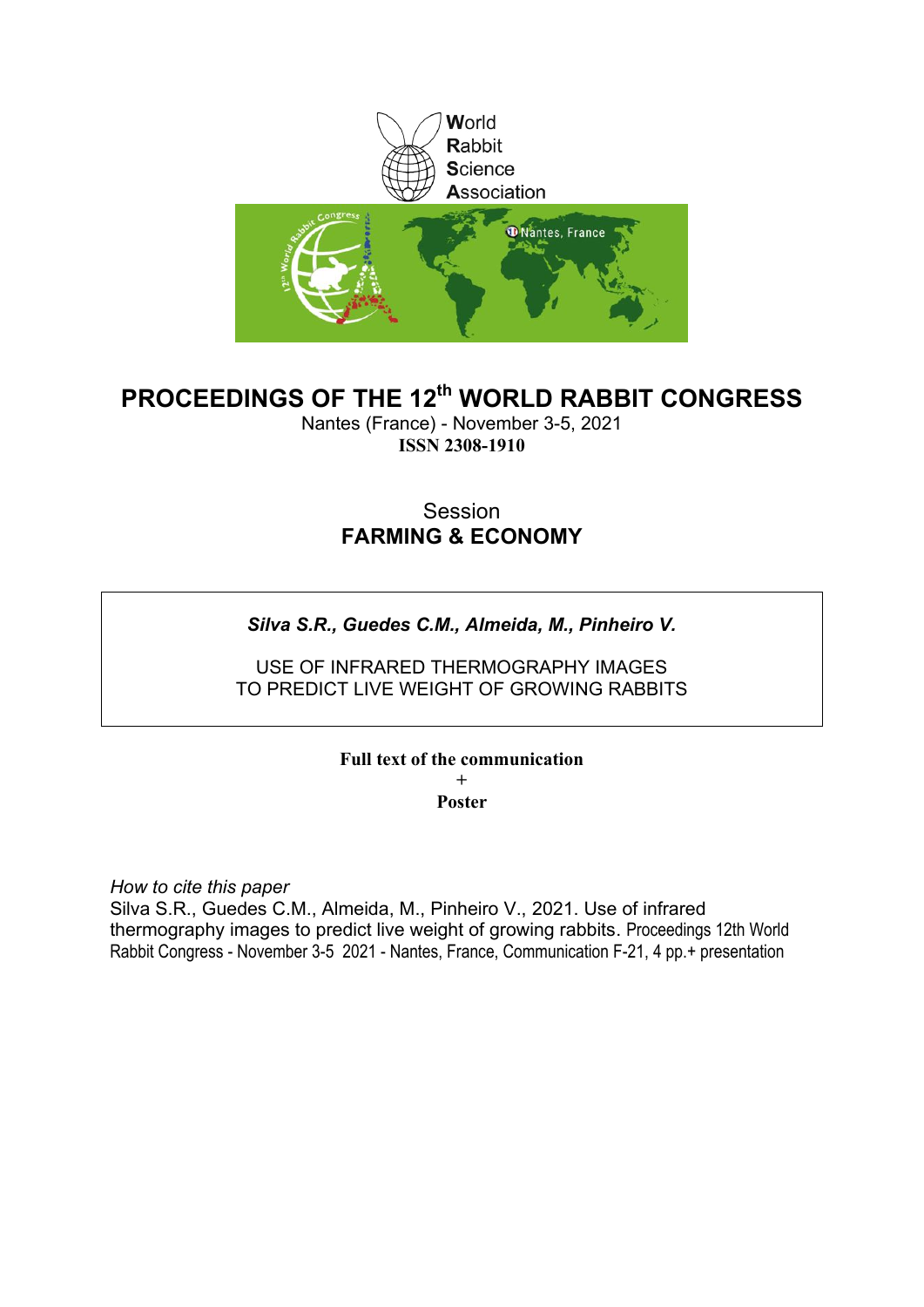## **USE OF INFRARED THERMOGRAPHY IMAGES TO PREDICT LIVE WEIGHT OF GROWING RABBITS**

#### **Silva S.R., Guedes C.M., Almeida, M., Pinheiro V.\***

Veterinary and Animal Research Centre (CECAV), Universidade de Trás-os-Montes e Alto Douro (UTAD), Quinta de Prados, 5000-801, Vila Real, Portugal \*Corresponding author: vpinheir@utad.pt

#### **ABSTRACT**

The objective of this study was to evaluate the possibility of using infrared thermography (IRT) images to predict the live weight (LW) of growing rabbits. A total of 144 growing rabbits with 1.739  $\pm$ 0.448 kg were used to capture images with infrared thermography technique. Rabbits were weighed in the morning (8 to 9 hours). The IRT images were taken using an infrared Flir F4 camera. Images were analyzed and the body measures (area, perimeter, major and minor from the primary and secondary axis of the best fitting ellipse, Feret's diameter and minimum caliper diameter) and shape descriptors (aspect ratio, roundness, solidity, circularity) were recorded. The data were analyzed following multiple linear regression to predict live weight (dependent variable) with body measurements and shape descriptors (independent variables). Results showed that the body measurements obtained after IRT image analysis presented more variation than shape descriptors (CV between 12 and 20% vs 1.4 and 10%, respectively). The best prediction model used four independent variables (area, major and minor axis of ellipses and Ferret's) calculated from IRT (k-fold- $R^2$ =0.945; RMSE=106.9 g). We concluded that the IRT imaging technique was able to accurately predict the LW of rabbits. Future work will be focused on the increase of accuracy and precision in order to make the process of image acquisition and analysis faster, so that it can be applied as a practical tool for determining rabbit LW.

**Key words**: Prediction, image analysis, weight monitoring, animal welfare

#### **INTRODUCTION**

Monitoring live weight regularly is an important task to assess the health and growth of the rabbits. Also, LW is a crucial trait to determine whether growing rabbits reach the market weight target. Additionally, LW is directly related to the productive and reproductive response of adult breeding rabbits. For both growing rabbits and breeding rabbits, the determination of LW represents a monotonous and labor-intensive task which is stressful for rabbits and stockmen. Over the years, various approaches have been developed to overcome these drawbacks caused by manual weighing (Tscharke and Banhazi, 2013; Rosell-Polo *et al.,* 2015). One of the most promising is based on image analysis. The image-based approaches have shown positive results on different farm species (Kongsro, 2014; Menesatti *et al*., 2014; Jun *et al*., 2018; Nir *et al*., 2018; Fernandes *et al*., 2019). Typically, the procedure involves animal contour segmentation, and its extraction from the background and the subsequent image analysis allows measurements of the animal to predict the LW (Jun et al., 2018; Qiao *et al*., 2019). Despite all the promising results presented for the different farm species, , there are few results with the application of imaging to predict LW in rabbits (Negretti *et al*., 2007). In addition, the use of IRT images was examined to overcome the drawbacks of images obtained by photography in environments with very variable ambient lighting, which is the case for rabbits housing. In this sense, it is the objective of this work to apply the analysis of images obtained by the IRT technique to estimate the live weight of growing rabbits.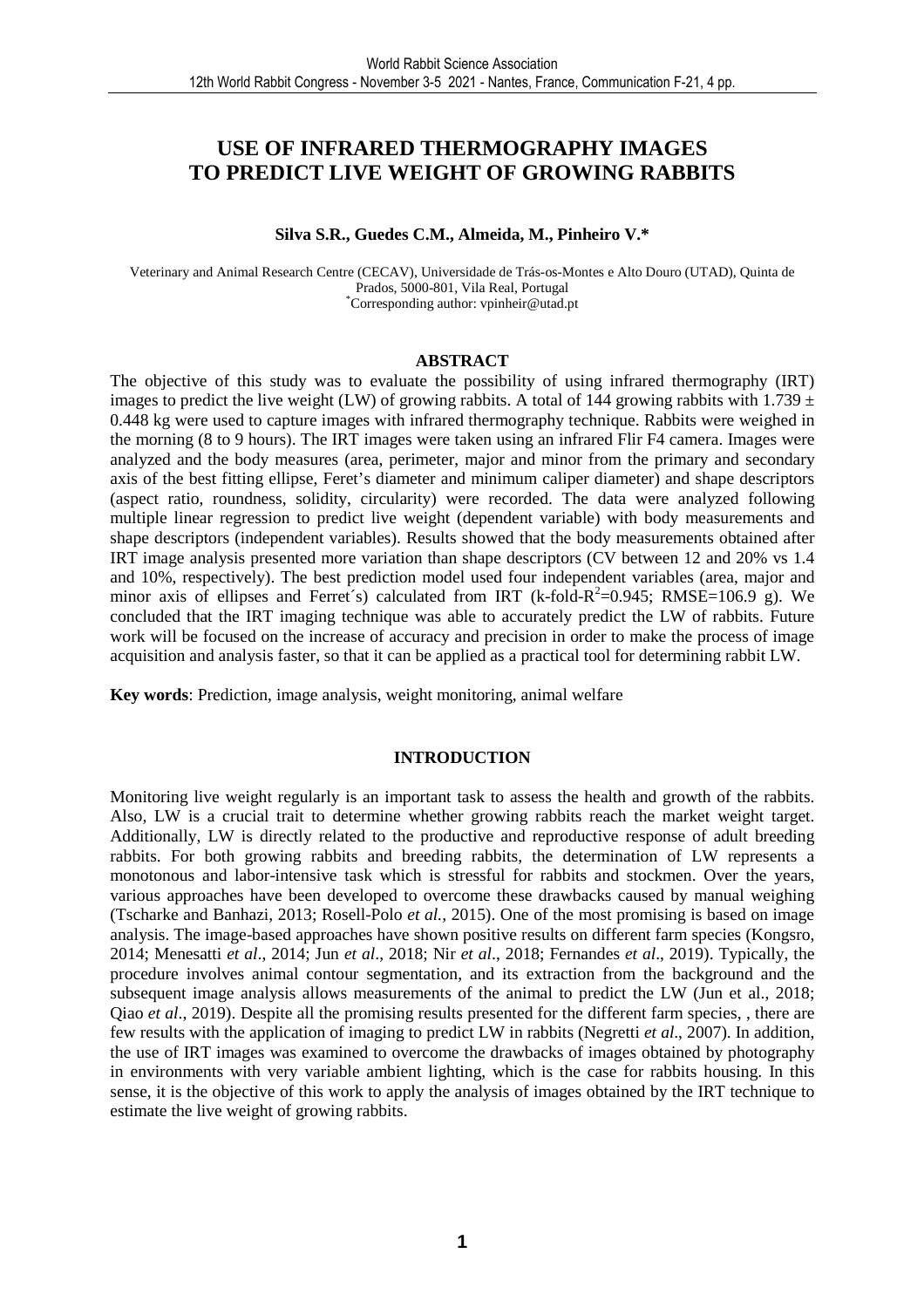## **MATERIALS AND METHODS**

## **Animals and experimental design**

The trial was carried out at the Rabbit Research Unit of the Department of Animal Science of the Universidade de Trás-os-Montes and Alto Douro, at Vila Real, Portugal. The animals were handled according to animal welfare principles, according to Portuguese legislation (Portaria nº 1005/92, 214/08, 635/09). A hundred and forty-four New Zealand x Californian growing rabbits ranged between 930 to 3039 g were used.

## **Weighing, IRT images acquisition and analysis**

All rabbits were weighed in the morning between 8 and 9 hours following the same routine. A digital scale (Precise 32000D, 32000  $\pm$  0.01 g) was used for weighing rabbits. After weighing, the rabbits were returned to the cage (0.5.0.6.0.35 m; Figure 1A) and IRT image acquisition was carried out using a FLIR F4 camera (FLIR Systems, Portland, USA). The IRT camera was set on a tripod at a 60 cm from the cages. The distance to the rabbit cage was kept constant. This procedure was always followed for IRT image acquisition. Among the IRT captured images, the ones that presented the rabbit in a posture considered as standard were selected (Figure 1B). The IRT images were segmented, first with a fitted polygon of the rabbit body contour (Figure 1C) and then through a body contour in a binary image (Figure 1D). After image analysis, the following body measurements were recorded: area, perimeter, major and minor from the primary and secondary axis of the best fitting ellipse, Feret's diameter and minimum caliper diameter. Also, the following shape descriptors were recorded: aspect ratio, roundness, solidity, and circularity. The IRT images were analyzed using the Fiji ImageJ 1.49u image analysis software (ImageJ, National Institutes of Health, USA).



Figure 1 A top view image showing rabbit in the cage (Figure 1A); IRT image of a rabbit in a standard posture (Figure 1B); IRT image with a fitted polygon of the rabbit body (Figure 1C); segmentation of body contour in a binary image (Figure 1D).

### **Statistical Analysis**

A simple descriptive statistical analysis was done for LW, body measurements and shape descriptors obtained from IRT images. The data were analyzed following multiple linear regression to predict LW (dependent variable) with body measurements and shape descriptors (independent variables). The best model was obtained using a k-fold cross-validation approach using  $k=10$ . The accuracy of the model was based on the k-fold coefficient of determination ( $k$ -fold- $R<sup>2</sup>$ ), while the root mean square error of the crossvalidation (RMSE) was used to determine the precision of the prediction model. All statistical procedures were carried out using the JMP software version 14 (SAS Institute, Cary, NC, USA).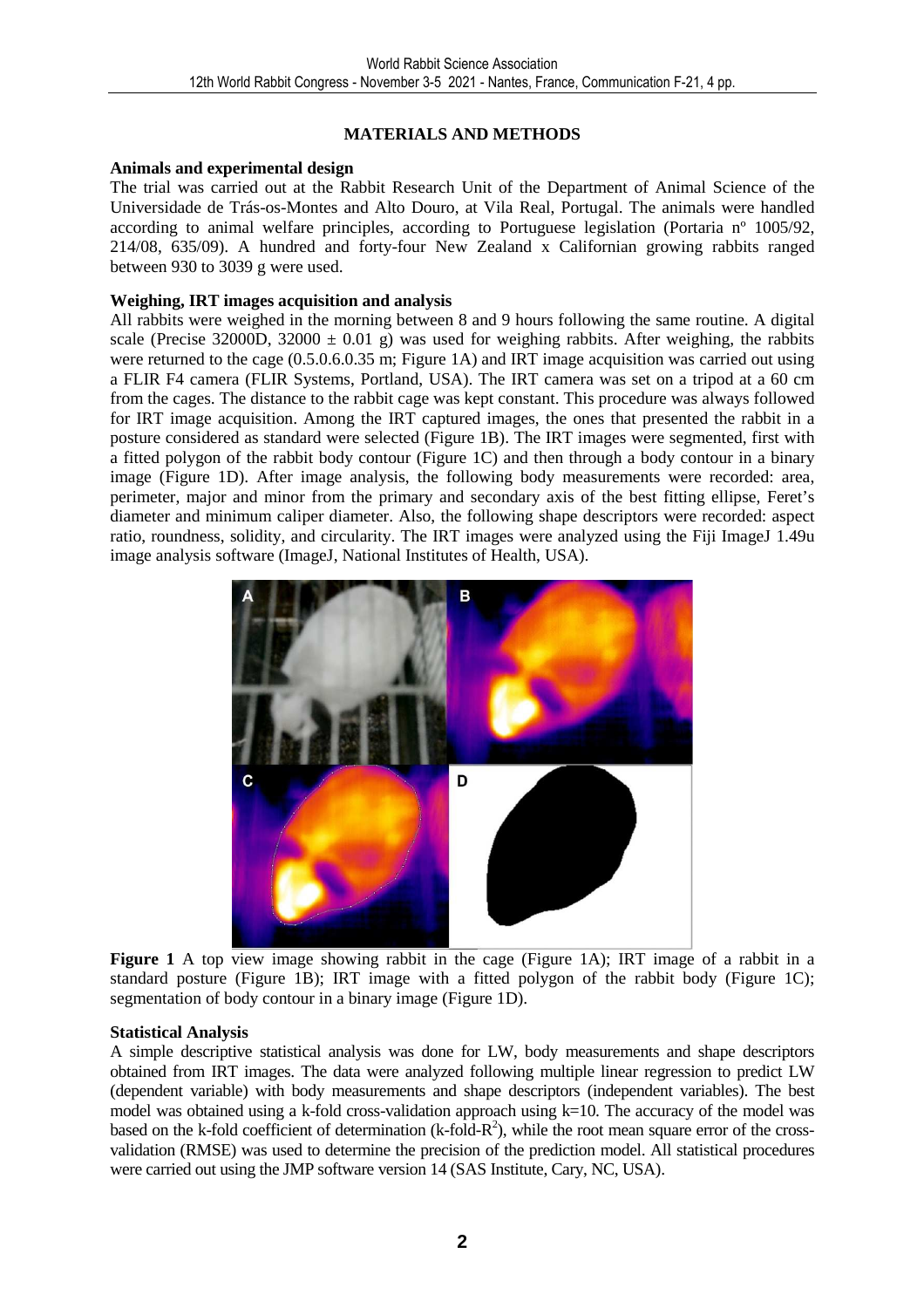## **RESULTS AND DISCUSSION**

Live weight is the variable that shows the greatest variation  $(CV = 26\%)$ . The body measurements obtained after IRT image analysis show more variation than shape descriptors (CV between 12.4 and 19.9% vs 1.4 and 10,2%, respectively) (Table 1).

**Table 1.** Mean, standard deviation (Std Dev), minimum, maximum and coefficient of variation (CV) for live weight, body measurements and shape descriptors obtained by IRT images ( $n = 144$ ).

| <b>Trait</b>      |                               | Mean   | <b>Std Dev</b> | <b>Minimum</b> | <b>Maximum</b> | CV(%) |
|-------------------|-------------------------------|--------|----------------|----------------|----------------|-------|
| Live weight $(g)$ |                               | 1739.3 | 447.8          | 930.0          | 3039.0         | 25.7  |
| Body measurements | Area $(cm2)$                  | 391.5  | 78.0           | 234.4          | 580.2          | 19.9  |
|                   | Perimeter (cm)                | 76.1   | 9.527          | 54.0           | 98.6           | 12.5  |
|                   | Major axis (cm)               | 29.3   | 3.949          | 21.5           | 40.2           | 13.5  |
|                   | Minor axis (cm)               | 17.3   | 2.222          | 13.0           | 24.1           | 12.8  |
|                   | Feret's diameter (cm)         | 29.8   | 3.813          | 19.9           | 38.8           | 12.8  |
|                   | Minimum caliper diameter (cm) | 17.5   | 2.179          | 13.3           | 22.2           | 12.4  |
| Shape descriptors | Aspect ratio                  | 1.683  | 0.170          | 1.316          | 2.101          | 10.1  |
|                   | Roundness                     | 0.600  | 0.061          | 0.476          | 0.760          | 10.2  |
|                   | Solidity                      | 0.968  | 0.014          | 0.919          | 0.989          | 1.4   |
|                   | Circularity                   | 0.821  | 0.044          | 0.698          | 0.927          | 5.4   |

The prediction model performed by multiple linear regression using k-fold cross-validation and the relationship between measured and predicted LW is shown in the scatterplot (Figure 2). In this model four independent variables were used  $(LW=1530.2+1.16$  area  $+20.47$  major  $+59.08$  minor  $+40.12$ ferret; k-fold- $R^2$ =0.945; RMSE=106.9 g).



**Figure 2** Predicted v. measured values of live weight (LW) after k-fold cross-validation.

The precision and accuracy of the present model compares with other reports obtained with different species, image techniques and different data analysis approaches. For example, Nir *et al*. (2018) working with cattle show that it is possible to explain 94.6% of the body mass variation using a single low-cost 3D computer vision system. Also, Jun *et al*. (2018) using 2D image features found an R2 of 0.79 in the prediction of LW in growing pigs. The ambient lighting conditions, the posture of the animal and dynamic background (e.g. dirty ground or other crossing animals) can affect the quality of rabbit image segmentation. The use of IRT image can overcome these challenging situations as it highlights by others (Jun *et al*., 2018). The IRT camera is a useful tool for extracting the warmer rabbit body shape from its background. The same was observed using IRT to predict LW of cattle (Stajnko *et*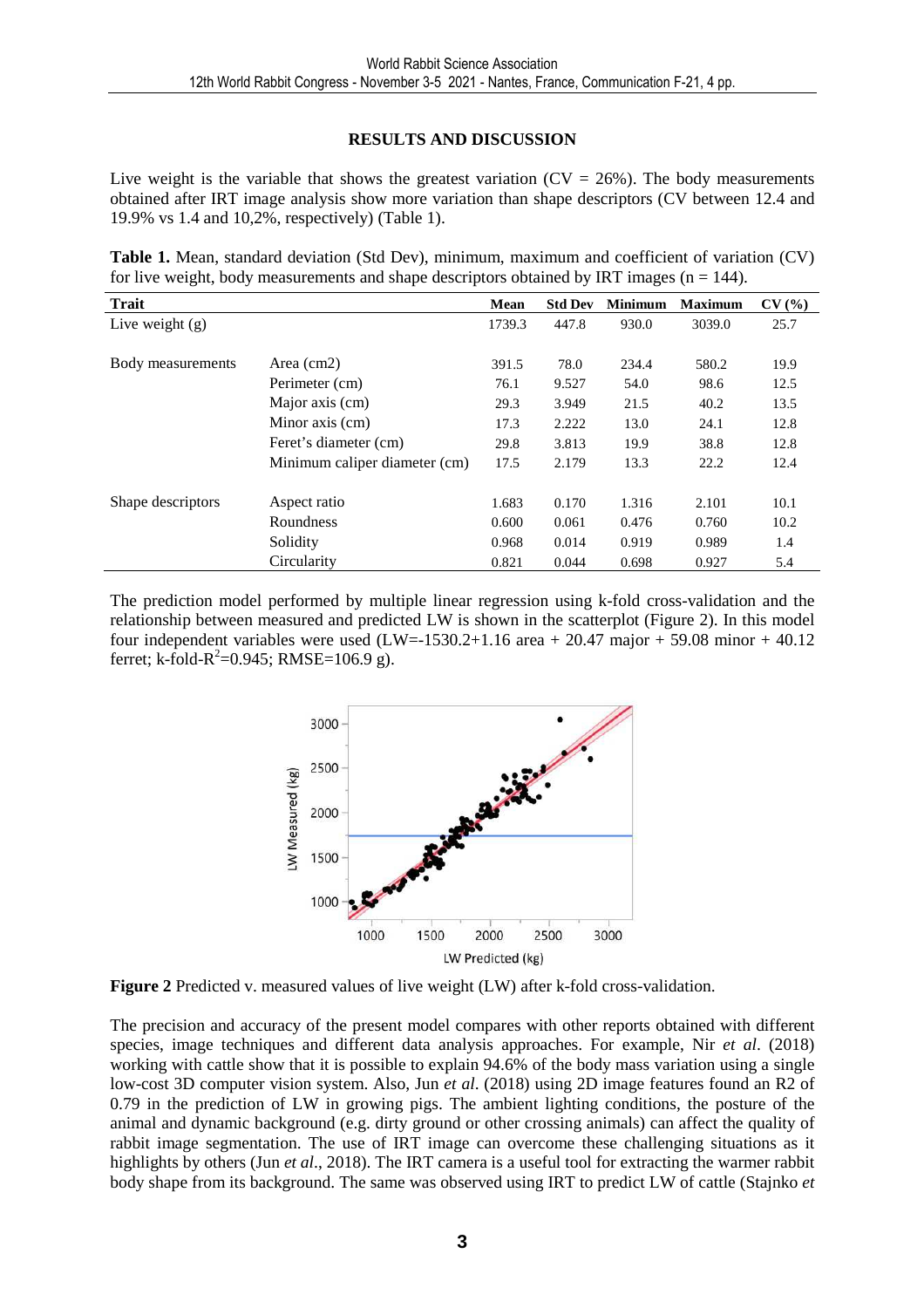*al*., 2008) and also by Halachmi *et al*. (2013) which state that extracting a correct cow contour from its background is simpler using IRT when compared to visible light photography.

### **CONCLUSIONS**

The results show that IRT imaging technique was found accurate to predict the LW of rabbits. New work must be done to increase accuracy and precision and make the process of image acquisition and analysis faster so that it can be applied as a practical tool for determining rabbit LW.

#### **ACKNOWLEDGEMENTS**

The authors acknowledge financial support through project CECAV unit, financed by the National Funds from FCT, the Portuguese Foundation for Science and Technology, project number UID/CVT/0772/2019.

#### **REFERENCES**

- Fernandes A. F., Dórea J. R., Fitzgeral, R., Herring W., Rosa, G. J. 2019. A novel automated system to acquire biometric and morphological measurements and predict body weight of pigs via 3D computer vision. *Journal of Animal Science, 97: 496-508.*
- Halachmi I., Klopčič M., Polak P., Roberts D. J., Bewley, J. M. 2013. Automatic assessment of dairy cattle body condition score using thermal imaging. *Computers and Electronics in Agriculture, 99: 35-40.*
- Jun K., Kim S. J., Ji, H. W. 2018. Estimating pig weights from images without constraint on posture and illumination. *Computers and Electronics in Agriculture, 153: 169-176.*
- Kongsro J., 2014. Estimation of pig weight using a Microsoft Kinect prototype imaging system. *Computers and Electronics in Agriculture*, *109: 32–35.*
- Menesatti P., Costa C., Antonucci F., Steri R., Pallottino, F. 2014. A low-cost stereovision system to estimate size and weight of live sheep. *Computers and Electronics in Agriculture*, *103:33–38.*
- Negretti P., Bianconi G., Finzi, A. 2007. Visual image analysis to estimate morphological and weight measurements in rabbits. *World Rabbit Science*, *15:37–41.*
- Nir O., Parmet Y., Werner D., Adin G., Halachmi, I. 2018. 3D Computer-vision system for automatically estimating heifer height and body mass. *Biosystems Engineering*, *173, 4-10.*
- Qiao Y., Truman M., Sukkarieh, S. 2019. Cattle segmentation and contour extraction based on Mask R-CNN for precision livestock farming. *Computers and Electronics in Agriculture*, *165, 104958*.
- Rosell-Polo J. R., Cheein F. A., Gregorio E., Andujar D., Puigdomenech L., Masip, J., Escolà, A. 2015. Advances in structured light sensors applications in precision agriculture and livestock farming. *Advances in Agronomy*, *133: 71-112.*
- Stajnko D., Brus M., Ho M. 2008. Estimation of bull live weight through thermographically measured body dimensions. *Computers and Electronics in Agriculture, 61:233–240.*
- Tscharke M., Banhazi, T. M. 2013. Review of methods to determine weight and size of livestock from images. *Australian Journal of Multi-disciplinary Engineering, 10: 1-17.*